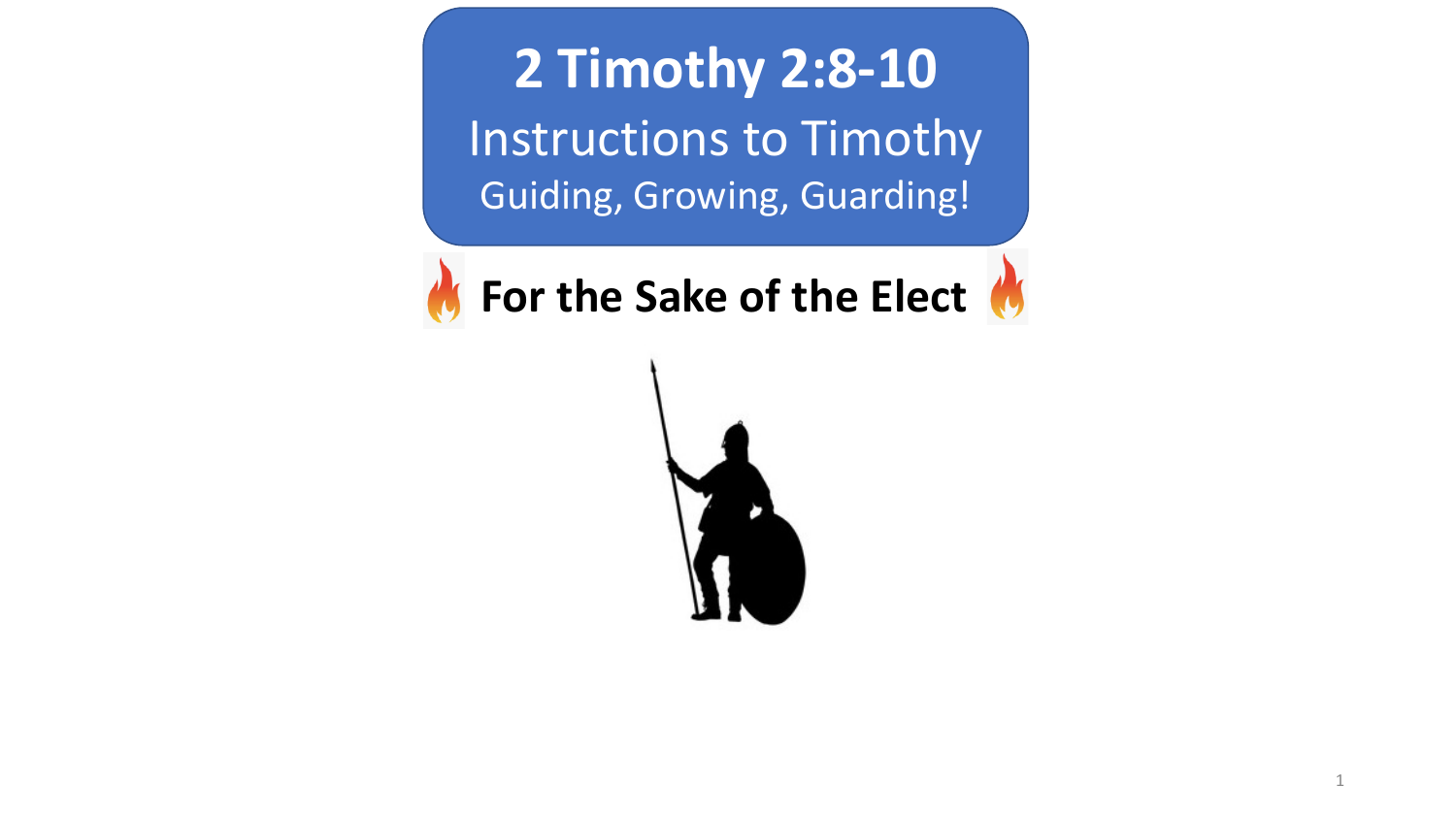Paul is ID-ing the **gospel** to Timothy. It is like, after all he has instructed Timothy, (in two letters), about this complicated

entity that we call "pastoral ministry", he now wants to take him back to the basics – the most basic, foundational elements of Christianity and Christian leadership. It is the gospel – those events which began before creation and which stretch to the end of this world, but which deal *especially* with the conception of Jesus and run through His death, resurrection, and ascension! Those historical events definitively encapsulate what the gospel is! They are the beginning truths! Paul says "remember" - and I think *we* have to always be saying that to each other – *remember* who you are, and *why* you are what you are! Remember *Jesus* – the author and perfecter of our faith! Remember that *He* fit the description of the Old Testament prophets, including

## Matthew and Luke Matthew 1:2-16 Luke 3:23-38 Solomon Abraham Nature **Rhena** Josewi **RIPLAND** Sheichiel **STANIE** Jacob Zerabbab **Abiof** Joseph Asianh Perez **Hukin Jchoduphat** Eliskin Phires Somoin Here Managya Mihef Ram Amminadab Jotham, Achim Naggu<br>Hodi Admiss. Amminadal Slovekiah Eleazon. Niène Lineck **Nations** Manasoch. Mathin Mathia Action Arens<br>Josiah<br>Jechnolah Jocina Manage Joseph Obed Elieter<br>Joshua Arphatics Joseph **Fieldia** Melch Levi<br>Matiha Course Addi. Mekta Joseph' Steake. Zerabbabel

that of being of the line of David. Now there were contentious disputes in the early church about the exact genealogy of Jesus, and even the gospels of Matthew and Luke contain different genealogies. Some theologians say that Matthew's genealogy is the family lineage of Joseph, as the author's perspective comes at the birth of Jesus from Joseph's perspective and Luke comes at the birth of Jesus from Mary's perspective, but, they both clearly seem to be following Joseph's genealogy, even though the writers knew Joseph was *not* the genetic father of Jesus! Still, in Jewish society of that time, official genealogies were always compiled on the father's side of the family. Which ever genealogy was correct, or if both were somehow correct, what we do know is that for the census, Joseph and Mary went to the city of their family origin, which, of course, was Bethlehem, the City of David. This is where David and his family originated, so Joseph had some kind of proof that he should report to that small town where most people were related in some way to David's family tree! We are not really told how Mary was genetically connected, and the importance of her connection to David's family tree doesn't seem to occur to the disciples and early Christians. But it had to have occurred to them, especially since Joseph had nothing to do with the conception of Jesus. They all were convinced that Mary was a virgin when she conceived Jesus, and that He was a miraculous product of the Holy Spirit who manipulated the DNA of Mary to combine with the DNA of God! It is mind-blowing – but we are dealing with the God of Creation! He could have done creation a trillion different ways! With the formation of, specifically, Jesus, it had to happen this way! We saw earlier that He was chosen before creation for this! And still, the early Christians seemed preoccupied with arguing over Joseph's genealogy! **[1 Tim. 1:3b-5]** 2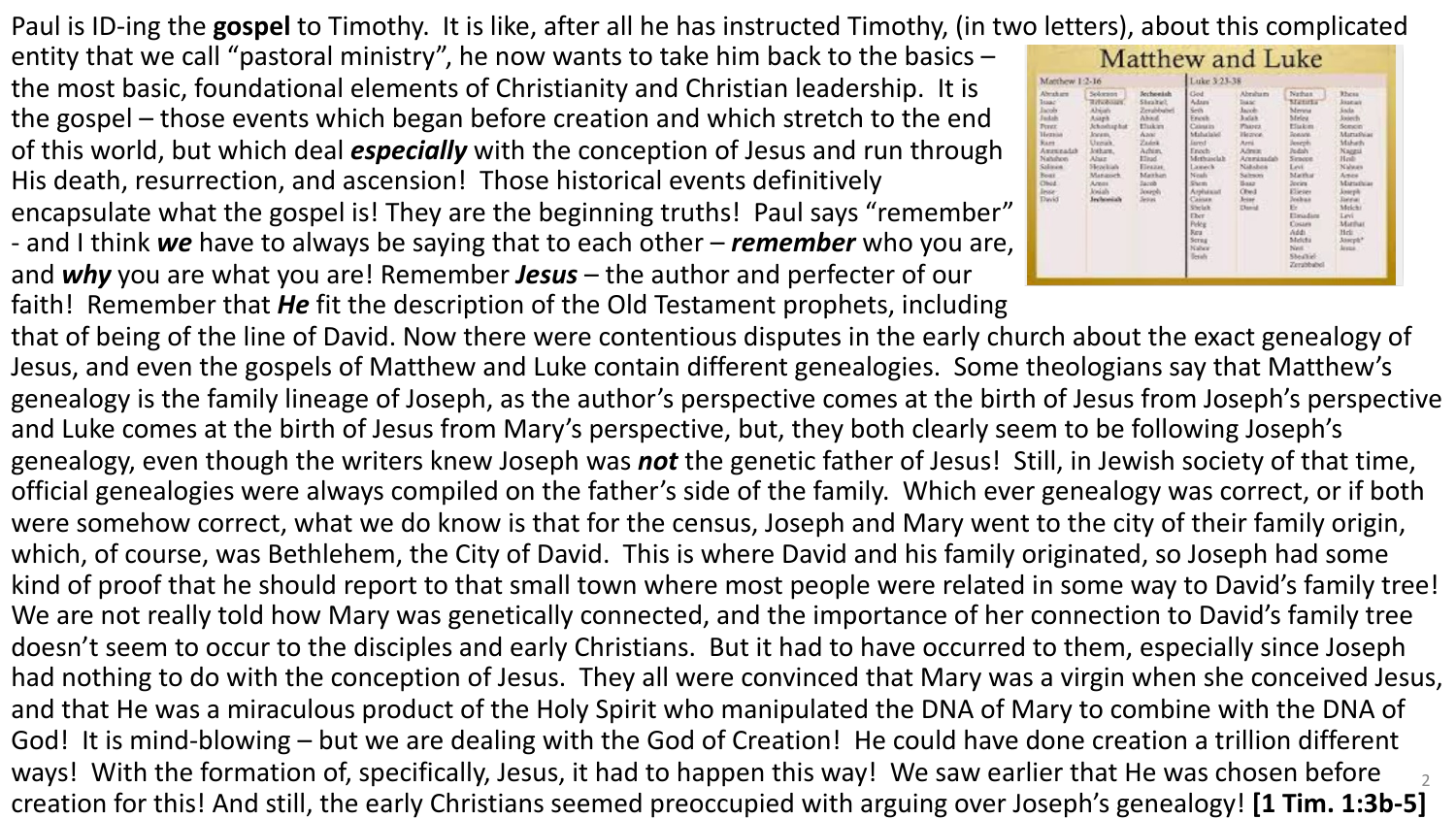Paul knows of, I think, of the very human tendency to get distracted, to go off on rabbit trails – anything to keep our focus off target

– to break our concentration – and get us to expend our energies fruitlessly - that get us off track and hopelessly lost. I swear I have met a hundred men and women over the years that have been obsessed with one or two points of doctrinal/theological contention, and they are all insufferable! Not a one is reasonable. They are concentrating their considerable energies where there is no payoff for the Kingdom of God – like some early Christians were fixated on the genealogies in Paul's day! There are thousands of little groups that have convinced themselves that they are right – perhaps the *only ones* right -



and there can be no mistake - especially on their particular hobby horse! But inevitably they are focusing on minutia and forgetting about the big basics of the gospel of Jesus Christ. They've lost their way. \*One time, as a young man, I was leading a group of teens up in the Porcupine Mountains Wilderness area in upper Michigan. We had a hike of about 17 or 18 miles to look forward to  $-10$ one day, and 7 or 8 the next,.. except for the fact that we got off trail! I basically led them on what I thought should be a shortcut to another part of the trail. It turned out that after a few miles, we couldn't find the original trail, and with 40 – 50 pound packs on our backs, it was too far to turn around and go back! So,.. we consulted the topographical map and our compasses, and headed out across country – no trail. And then, on top of everything, it started a pouring rain! Now, none of us had ever been there before so, I suppose, we could have made an aggravating situation into a devastating one by striking out without a trail. But after about 5 extra, exhausting, water-logged miles, we finally reached the paved road that we drove in on. It was where we thought it should be according to our rain-soaked paper map. But then it was another 2 or 3 miles down that road to get back to our vehicles! If I had just kept to the main trail, we would have been fine. But we didn't, and it was a lot of extra miles for us slogging through the country side, exhausted and with the unnerving feeling that we were totally lost! One thing I have learned over the years, is that theological craziness is a subconscious shortcut for Christians that perhaps began well, but decided at some point, either consciously or subconsciously, that being under the control of the Spirit of God was either impossible for them, or it is not what they wanted! They deemed it too hard to completely give over their will to Jesus! But they still wanted the hope of heaven! So tis is how it usually happens - someone who shares the same inclinations as they have, approaches them, and they get to talking, and they find out they are both "Christians", and the person shared with them some aberrant theological perspective, and the first person adopts that view and becomes a big proponent of it! Suddenly, that is all they want to talk about and debate with other Christians! But, at its most basic level, it's a shortcut for actually following Jesus! It can be identified by the attitude of superiority, of condescension, a contentious spirit, and a break in fellowship with those that disagree! 3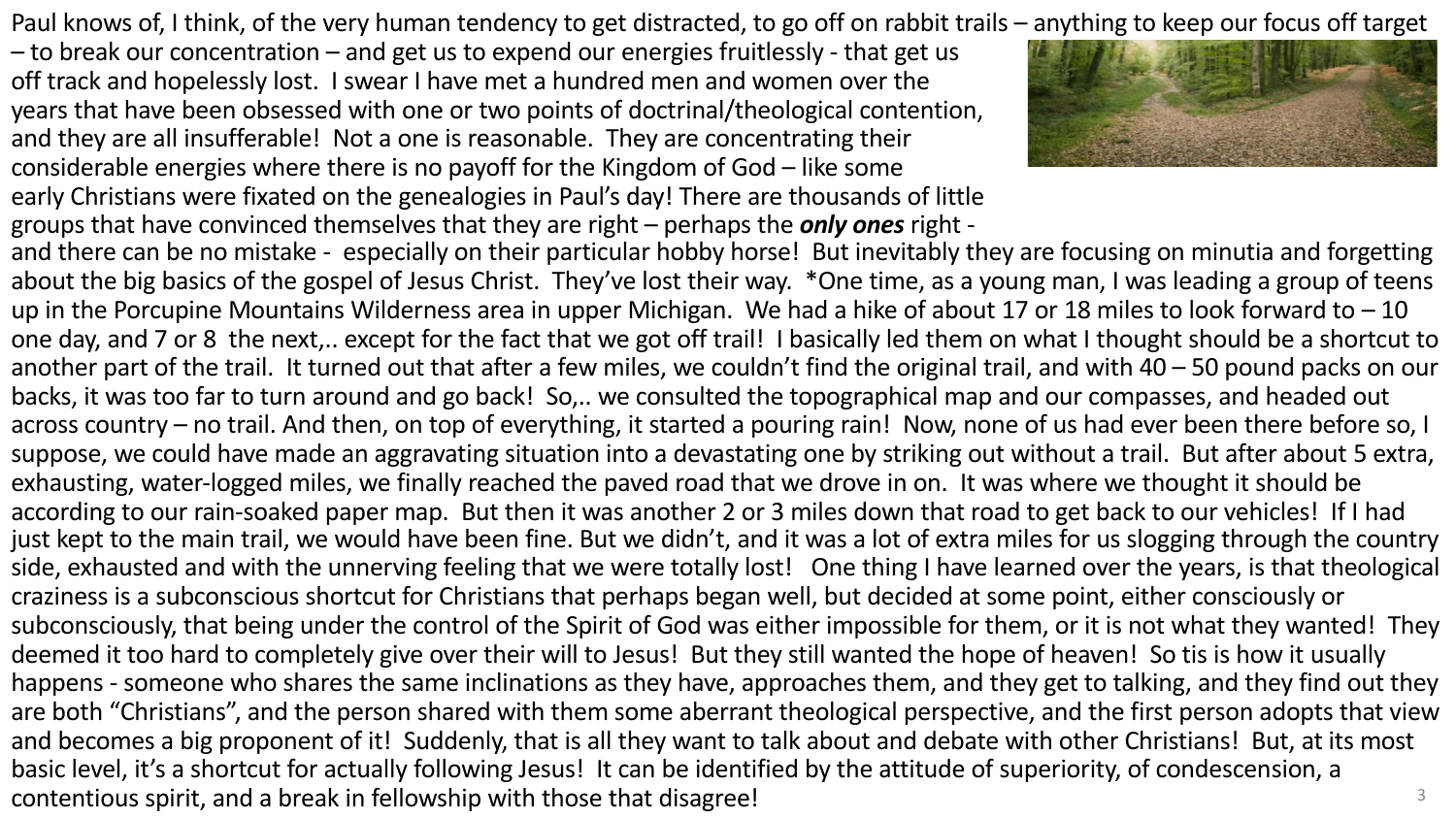Stay with the basics, says Paul! Persevere in giving your will over to what you know is the will Jesus for your life and your

behavior! Become more like Him, not more like you! Give up the belligerent attitude of "*I can't*<br>change – this is just me – please don't try to change me" – simply because it turns out to be hard to incorporate the fruit of the Spirit – "**love, joy, peace, patience, kindness, goodness, faithfulness, gentleness**<br>**gentleness, and self-control**" into practical living! Listen - Don't give up! The prize goes to those<br>who s Don't despair! Humble yourself – confess – confess *repeatedly* – everyday if you are failing. But Don't go off trail to dwell on lesser things! Stay the course! It will come - you'll get it - if you want it!

In **vs. 9**, Paul says that although *he* is in chains, no one can chain God's word! As long as we stay on track and tell people about Him and what He's done in our own life, the gospel continues to do its intended work of bringing people to Jesus! Stick with that mission! As long as we are free to speak, and even when we aren't', **continue** speaking the truth of the gospel and let it do its great work!

That is the context for this next verse – **vs. 10**. "*Endure everything for the sake of the elect, that they too may obtain the salvation that is in Christ Jesus…*". The term "*elect*" means "*chosen*" in the original language and the 2 words are basically interchangeable in translation. The translators could put either word in the English translation. In this instance they chose "elect". But both terms are completely intertwined with the question "What does that mean – and why?" - why are we chosen?' Are we chosen for salvation? Well, yes we are – once we give our heart to Jesus –<br>[Eph. 1:13]. But actually more to the point is that we are chosen for a task. Israel was God's<br>"chosen people" but ultimately only "saved" unto Him. Yet they were *all* still God's "*chosen*", whether saved unto Him, or not! I believe that the term<br>"chosen" has much more to do with being set apart for a purpose, a task, a role that God has for His peo has always been very much a part of the plan of God – to set aside a people of belief, a people of faith for Himself, and to<br>use them to inform/persuade, the unbelieving world that He is Creator/God and that they have been to be **salvaged, spared, saved**! Before Israel was really an established nation - a substantial entity - God did it Himself – He carefully spread *His own Name* and reputation. To a world steeped in deceit, theft, and bloodshed, He established that He<br>was far bigger and smarter than humanity! He did this with with great demonstrations of power **[Jos** after that, once Israel was established, God primarily used people - people spreading the word - as Israel and her prophets<br>became the tool of God to bring salvation to the world. The prophets wrote down the scriptures as by the Holy Spirit, and the people read the scriptures, memorized it, and regurgitated it – teaching it to those that did not know it, so that they too could come to know their Creator **[Isaiah 49:6b]** <sup>4</sup>